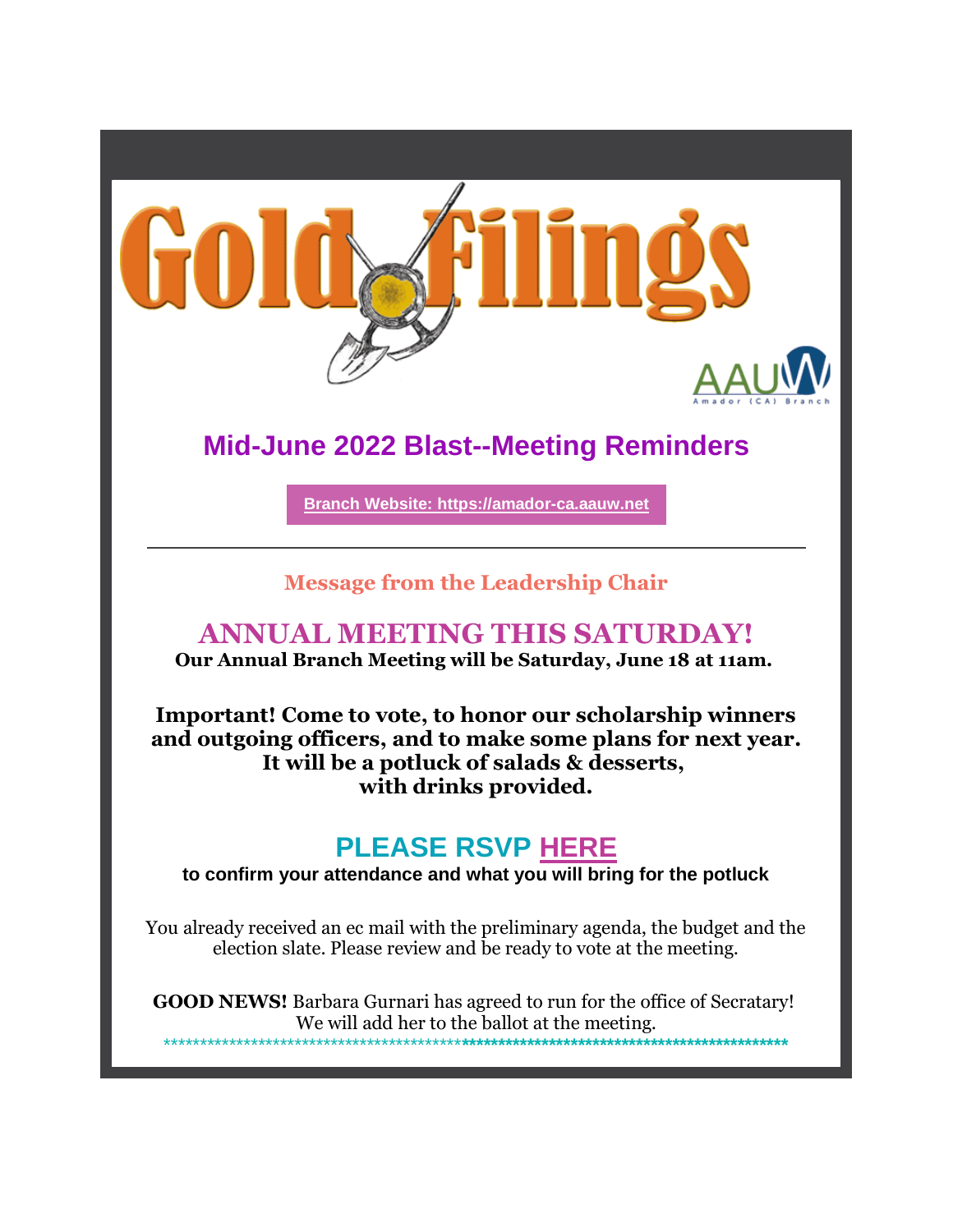## **Membership Matters**

#### **Reminder: Renew Dues for 2022-2023 You can renew online, or bring a check to our Annual Meeting on Saturday**

National has raised their dues to \$67.00 (of which \$64 is tax deductible.). State dues are \$20.00 and Branch dues are \$16.00. The total 2022-2023 dues for all three is **\$103.00**. You can write a check for that amount and send it to us at PO Box 611, Sutter Creek, 95685.

**Note--On May 27 you should have received an email reminder from the national office to renew online. Here are the instructions:**

#### **When you receive the "go ahead" email**:

- You will need to go to the www.AAUW.org, click on "Log In."
- You will be asked to click "Forgot my Password" to reset your Password.
- You will then receive an email with a link to reset your Password.
- Once that is done, you will be prompted to "edit your Personal Information" you can now enter your cell phone number, as well as add your major from your degree.
- Once you do this, you can click on "Membership" and renew using a credit card.
- Branches are listed by the number associated with each location: Amador County is 0150.
- Enter the Branch, State (CA) and National dues.

You can select multiple branches if you want to add dual memberships. Just click all that apply — you will be asked which branch is your primary branch and you can set it to Amador County. \*\*\*\*\*\*\*\*\*\*\*\*\*\*\*\*\*\*\*\*\*\*\*\*\*\*\*\*\*\*\*\*\*\*\*\*\*\*\*\*\*\*\*\*\*\*\*\*\*\*\*\*\*\*\*\*\*\*\*\*\*\*\*\*\*\*\*\*\*\*\*\*\*\*\*\*\*\*\*\*\*\*\*\*\*\*

## **Monthly Calendar --Local Events**

#### **Wednesday, June 15, 5:30-6:30pm**

**Libations & Conversations--**Andrea Macon will be speaking about the work of The Farms of Amador - their mission and activities and how we can get involved. Place: Luka's Restaurant on Main St. in Jackson

#### **Saturday, June 18 11am-2pm**

**Annual Meeting--Potluck Lunch, Elections, Awards** Jackson View Clubhouse, 108 Nicolas Court, Jackson

#### **Tuesday, June 21, 2:00pm Great Decisions Group--**We will be discussing "Climate Change." Stephanie Young's house

#### **Monday, June 27, 2:00pm**

**Page Turners & Book Lovers**—We will be meeting at Kate Kramer's house to discuss *Little Fires Everywhere* by Celeste Ng